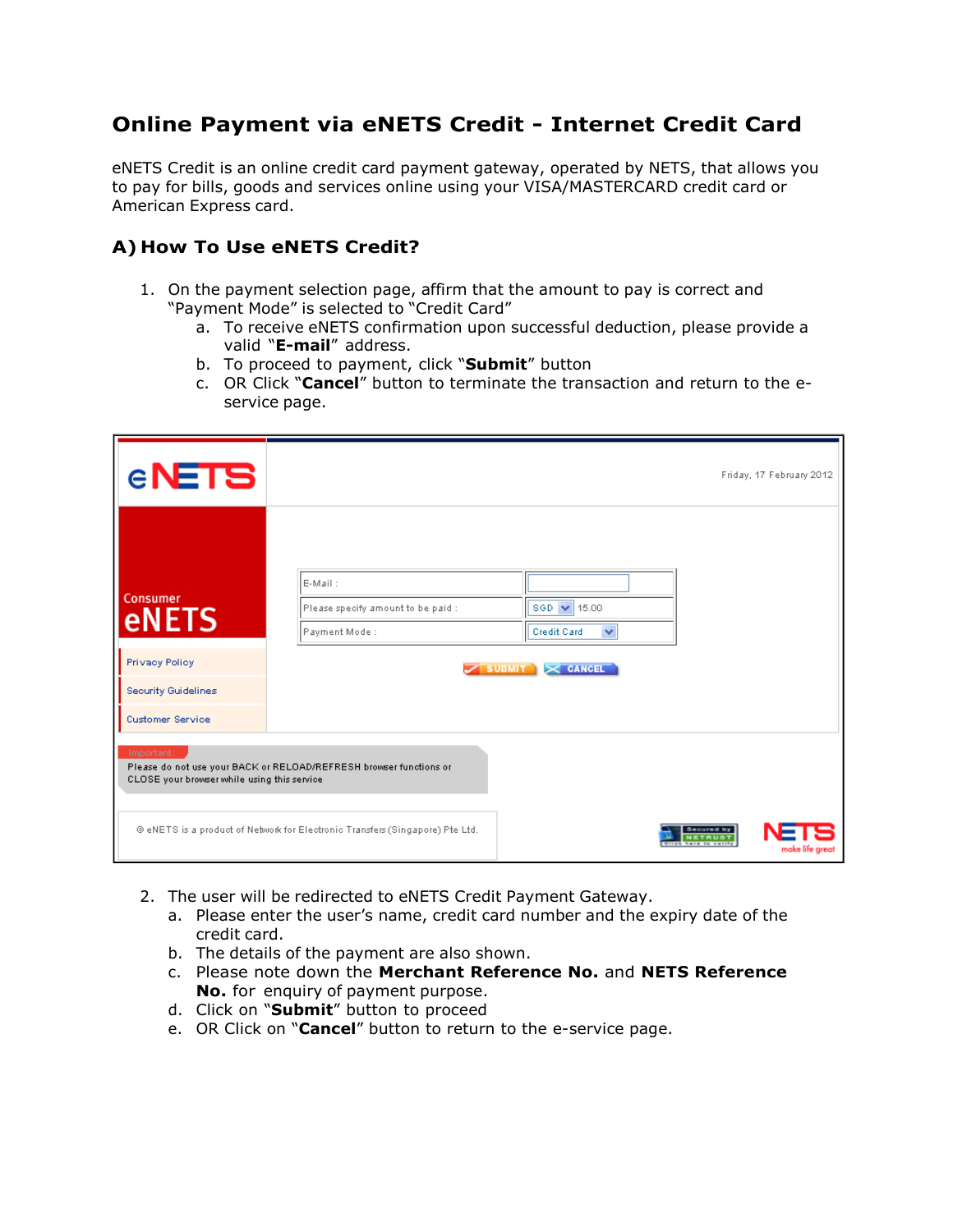| <b>ENETS</b>                                                                          |                                                                                                                                                                                                                                                                                                                                                                                                                                                                                                                                                                                                                                                                                                                                                                                                                                                                                                                                                                                                                                                                                                                                                                               | Friday, 17 February 2012                      |
|---------------------------------------------------------------------------------------|-------------------------------------------------------------------------------------------------------------------------------------------------------------------------------------------------------------------------------------------------------------------------------------------------------------------------------------------------------------------------------------------------------------------------------------------------------------------------------------------------------------------------------------------------------------------------------------------------------------------------------------------------------------------------------------------------------------------------------------------------------------------------------------------------------------------------------------------------------------------------------------------------------------------------------------------------------------------------------------------------------------------------------------------------------------------------------------------------------------------------------------------------------------------------------|-----------------------------------------------|
| Consumer<br><b>eNETS</b><br>Privacy Policy<br>Security Guidelines<br>Customer Service | credit/debit card payment<br>If you are using a pop-up blocker, please add the following list as your<br>allowed sites. Otherwise, the relevant transaction pages from the banks may<br>not be displayed, or your transaction request may not be completed.<br>1. www.enets.sg<br><b>TRANSACTION INFORMATION</b><br>Transit Link Pte Ltd<br>Merchant Name<br>CONC-8045<br>Merchant Reference Code<br>20120217172151893<br>NETS Reference Code<br>SGD 15.00<br>Amount<br>Important Notice: Please note down the transaction<br>information in this section just in case you need to<br>raise any query on this transaction.<br>CREDIT/DEBIT CARD INFORMATION<br><b>VISA</b><br><b>MasterCard</b><br>Name on<br>Card<br>Card<br>Number<br>Please note that the Credit Card Number should be 13 or 16 digits.<br>Please input your card number without space or dash.<br>Please download latest JRE if you have problem entering card number.<br>CVVI.<br>[What is CVV/CVV2/CID]<br>CVC <sub>2</sub><br>Expiry<br>Ÿ<br>Month<br>(eg: 2012)<br>Date.<br>I have read, understood and accepted the return<br>and refund policy for the purchase of relevant<br>products / services. | Fast, Secure<br>& Hassle-free<br>transactions |
|                                                                                       | SUBMIT X CANCEL                                                                                                                                                                                                                                                                                                                                                                                                                                                                                                                                                                                                                                                                                                                                                                                                                                                                                                                                                                                                                                                                                                                                                               |                                               |

- 3. Once payment is successful,
	- a. eNETS Credit Payment Gateway automatically pops up a new window to notify the user of the successful payment.
	- b. If you need a copy of the acknowledgement, simply print it via the Internet Browser function or click on the "Print" button.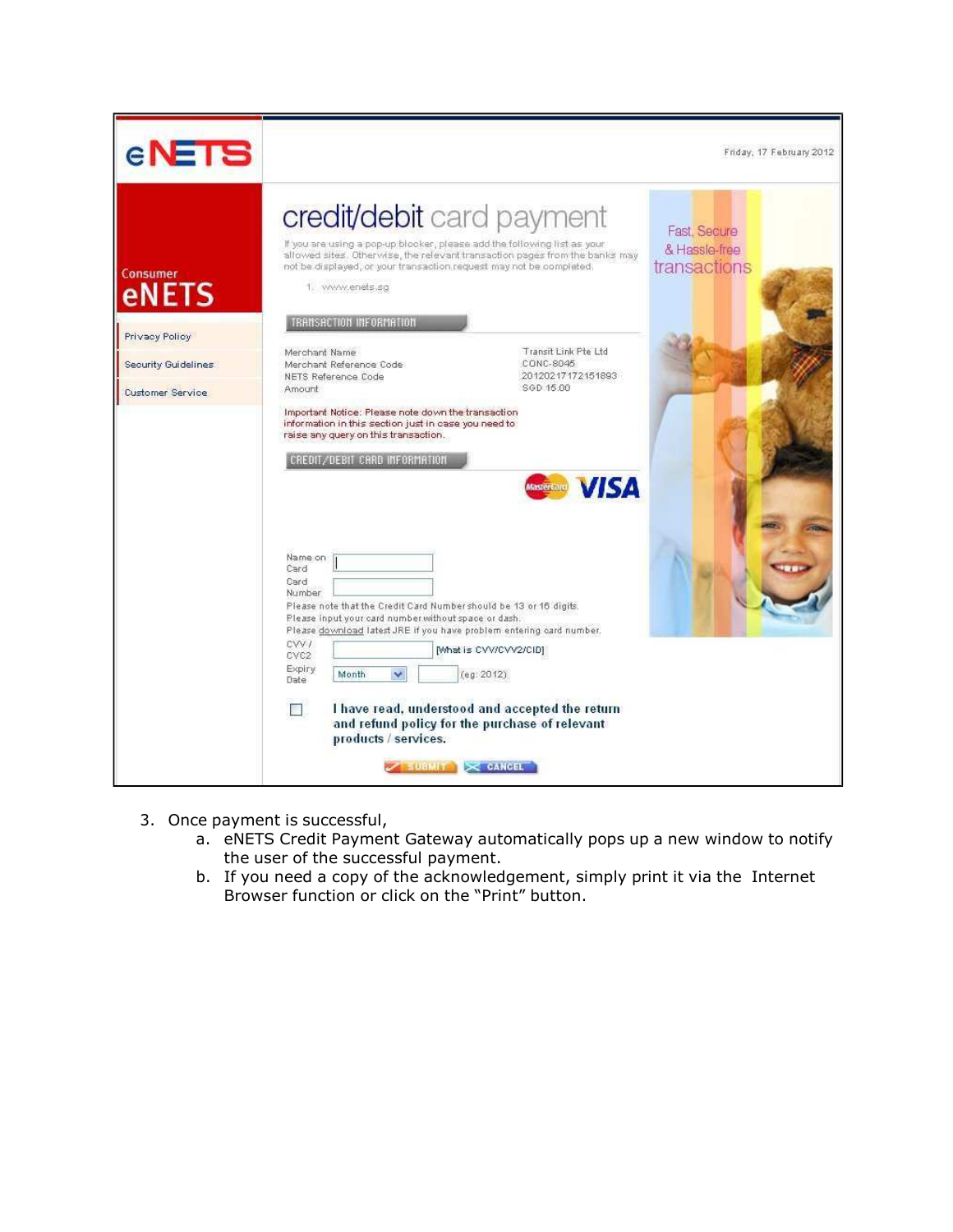

4. User will receive an email notification (when provided in Step 1) to acknowledge the successful transaction.

| To:                                                 | From: <admin@netsalert.com.sq></admin@netsalert.com.sq>                                                                                       | 2/17/2012 5:08 PM |  |
|-----------------------------------------------------|-----------------------------------------------------------------------------------------------------------------------------------------------|-------------------|--|
| Subject: Successful eNETS Transaction Notification. |                                                                                                                                               |                   |  |
| н,                                                  |                                                                                                                                               |                   |  |
| <b>Txn Details</b><br>Currency<br>Amount            | A Success transaction has been received.<br>: SGD<br>: 15.00<br>Merchant Reference Code: CONC-8044<br>NETS Reference Code : 20120217170409882 |                   |  |
| Txn Date<br>Txn Time : 17:04:10<br>Payment Method   | : 20120217<br>: Credit                                                                                                                        |                   |  |
|                                                     |                                                                                                                                               |                   |  |

## B) What are the accepted cards?

eNETS Credit supports the following:

- All VISA credit cards
- All MasterCard credit cards
- All MasterCard debit cards
- Visa Electron debit cards
- American Express (AMEX) cards
- JCB cards